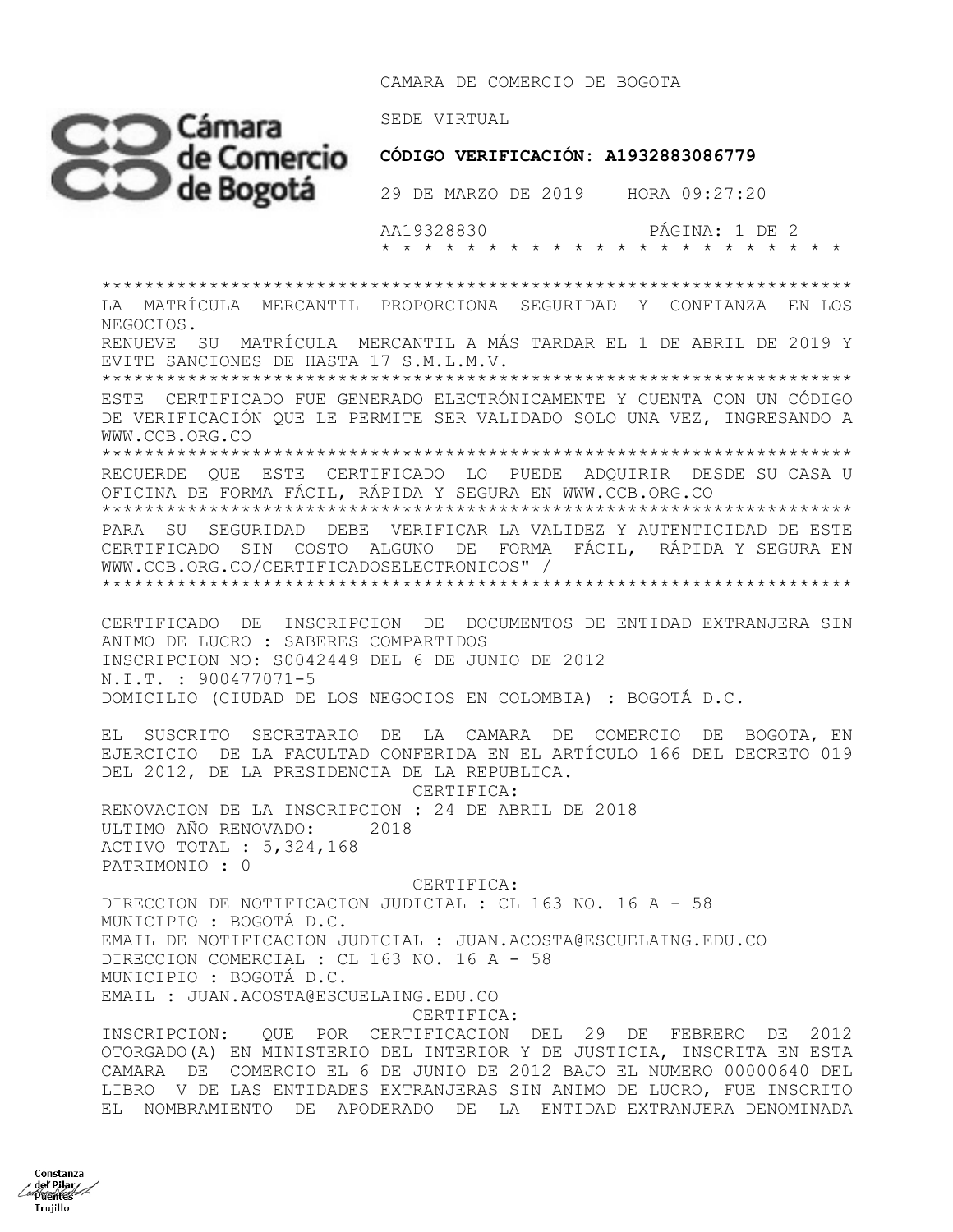CERTIFICA:

QUE POR CERTIFICACIÓN ESPECIAL DEL 29 DE FEBRERO 2012, OTORGADO (A) EN EL MINISTERIO DEL INTERIOR, INSCRITA EL 06 DE JUNIO DE 2012 BAJO EL NÚMERO 00000640 DEL LIBRO V DE LAS ENTIDADES EXTRANJERAS SIN ANIMO DE LUCRO FUE INSCRITO: NOMBRE IDENTIFICACIÓN APODERADO NIETO PUENTES MARIA CLAUDIA C.C. 000031524762 APODERADO MOLANO RODRIGUEZ JORGE ELIECER C.C. 000079447436 (LA ANTERIOR INFORMACIÓN CORRESPONDE A LA REPORTADA POR EL MINISTERIO DEL INTERIOR). CERTIFICA: QUE LA CERTIFICACIÓN INDICADA, REPORTA LA SIGUIENTE INFORMACIÓN: DOMICILIO DE LA ENTIDAD CASA PRINCIPAL: GINEBRA (SUIZA) (LA ANTERIOR INFORMACIÓN CORRESPONDE A LA REPORTADA POR EL MINISTERIO DEL INTERIOR). CERTIFICA: DOMICILIO (CIUDAD) DE RADICACIÓN EN COLOMBIA: BOGOTÁ D.C. DIRECCIÓN PARA NOTIFICACIONES JUDICIALES: CALLE 56 B NO. 46-89 AP 403. (LA ANTERIOR INFORMACIÓN CORRESPONDE A LA REPORTADA POR EL REPRESENTANTE LEGAL). CERTIFICA: QUE LA INFORMACIÓN FUE REPORTADA POR EL MINISTERIO DEL INTERIOR, DE ACUERDO AL DOCUMENTO REGISTRADO NUMERO DEL DOCUMENTO: 1902 FECHA: 13-SEPTIEMBRE-2011 CLASE DE DOCUMENTO: RESOLUCIÓN CIUDAD : BOGOTÁ ORIGEN : MINISTERIO DEL INTERIOR ACTO REGISTRADO: INSCRIPCIÓN DEL NOMBRAMIENTO DEL REPRESENTANTE LEGAL Y APODERADO CERTIFICA: ACTIVIDAD PRINCIPAL: 9499 (ACTIVIDADES DE OTRAS ASOCIACIONES N.C.P.) CERTIFICA: NOMBRE IDENTIFICACION APODERADO ACOSTA GEMPELER JUAN ANTONIO C.C. 000000019270841 CERTIFICA: QUE POR ESCRITURA PUBLICA NO. 0087 DE LA NOTARIA 14 DE BOGOTA D.C., DEL 17 DE ENERO DE 2013, INSCRITA EL 29 DE ENERO DE 2013, BAJO EL NO. 00000793 DEL LIBRO V DE LAS ENTIDADES SIN ÁNIMO DE LUCRO, COMPARECIÓ JUAN ANTONIO ACOSTA GEMPELER, IDENTIFICADO CON CEDULA DE CIUDADANÍA NO. 19.270.841 EXPEDIDA BOGOTA D.C., EN SU CALIDAD DE APODERADO, POR MEDIO DE LA PRESENTE ESCRITURA PUBLICA SE PROTOCOLIZA EL DOCUMENTO PRIVADO DE FECHA 30 DE NOVIEMBRE DE 2012, POR MEDIO DEL CUAL SE CONFIEREN A JUAN ANTONIO ACOSTA GEMPELER LAS SIGUIENTES FACULTADES: ACTUAR EN TODO EL TERRITORIO DE COLOMBIA COMO REPRESENTANTE DE LA ASOCIACIÓN, LECTURES PARTAGEES FRENTE A LAS AUTORIDADES COLOMBIANAS, LAS PERSONAS NATURALES Y JURÍDICAS NACIONALES Y EXTRANJERAS PÚBLICAS Y PRIVADAS, LAS INSTITUCIONES NACIONALES, DEPARTAMENTALES, Y MUNICIPALES, LAS INSTITUCIONES FINANCIERAS Y BANCARIAS, NOTARIALES Y LOS BENEFICIARIOS DE LOS PROYECTOS QUE LA ASOCIACIÓN HA REALIZADO Y

REALICE EN ADELANTE EN COLOMBIA. EN EJERCICIO DE ESTE PODER Y COMO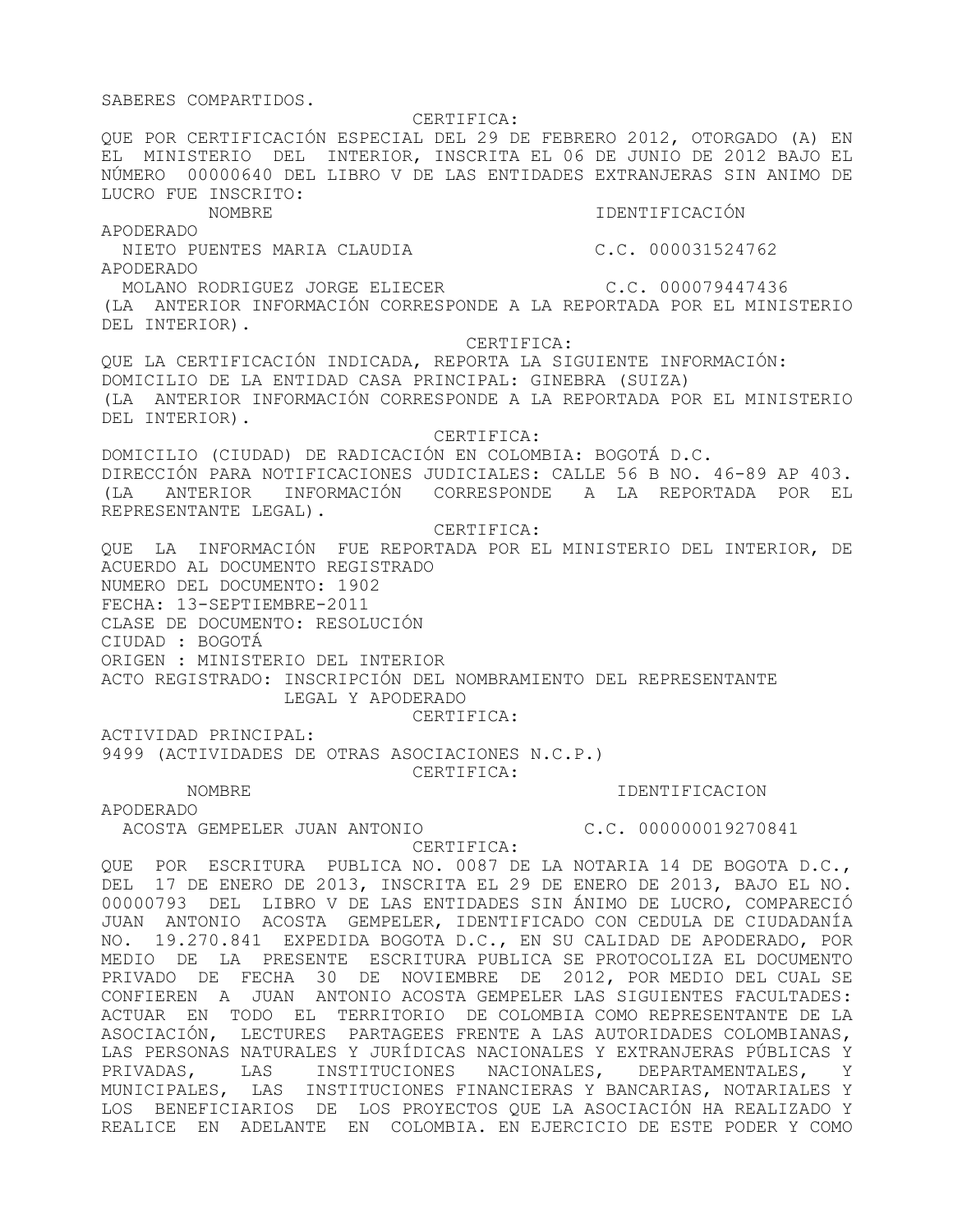## CO Cámara CAMARA DE COI

CAMARA DE COMERCIO DE BOGOTA

 **CÓDIGO VERIFICACIÓN: A1932883086779**

 29 DE MARZO DE 2019 HORA 09:27:20 AA19328830 PÁGINA: 2 DE 2 \* \* \* \* \* \* \* \* \* \* \* \* \* \* \* \* \* \* \* \* \* \*

REPRESENTANTE DE LA ASOCIACIÓN, EL APODERADO PODRÁ, NOMBRAR APODERADOS JUDICIALES Y EXTRAJUDICIALES, REALIZAR LA APERTURA DE CUENTAS CORRIENTES BANCARIAS Y DE AHORROS, MANEJAR LAS CUENTAS BANCADAS Y DE AHORROS EXISTENTES, CONSTITUIR CERTIFICADOS DE DEPOSITO A TERMINO, EFECTUAR EL CAMBIO DE DIVISAS DE LOS RECURSOS TRANSFERIDOS POR LA ASOCIACIÓN A PARTIR DE SUIZA PARA LA REALIZACIÓN DE LOS PROYECTOS, EFECTUAR PAGOS, COMPRAS, TRANSFERENCIAS BANCARIAS, SUSCRIBIR CONTRATOS Y TODOS LOS ACTOS Y GESTIONES NECESARIOS Y RELACIONADOS CON LA ADMINISTRACIÓN DE LOS RECURSOS QUE SE DESTINEN A LA PUESTA EN MARCHA, DESARROLLO Y SEGUIMIENTO DE LOS PROYECTOS DE LA ASOCIACIÓN EN COLOMBIA. IGUALMENTE, QUEDA FACULTADO PARA CONTRATAR LOS SERVICIOS DE EMPRESAS Y PERSONAS QUE SEAN NECESARIOS PARA ADELANTAR LAS GESTIONES RELACIONADAS CON EL DESARROLLO DE LAS ACTIVIDADES DE LA ASOCIACIÓN EN COLOMBIA, PARA SUSCRIBIR CONTRATOS Y ACUERDOS DE COOPERACIÓN, ASÍ COMO PARA TRANSIGIR, CONCILIAR Y DESISTIR, ARRENDAR Y RECIBIR EN COMODATO PODRÁ IGUALMENTE SOLICITAR, RENOVAR O ACTUALIZAR LOS REGISTROS ANTE LAS DIFERENTES ENTIDADES Y REALIZAR TODOS LOS TRÁMITES ADMINISTRATIVOS NECESARIOS EN ESPECIAL PARA EL REGISTRO DE LA ASOCIACIÓN ANTE LAS AUTORIDADES E INSTITUCIONES, COMO ENTIDAD EXTRANJERA SIN ÁNIMO DE LUCRO Y PARA LA OBTENCIÓN DE SU RECONOCIMIENTO COMO REPRESENTANTE DE LA ASOCIACIÓN EN COLOMBIA. DE IGUAL MANERA QUEDA FACULTADO POR MEDIO DEL PRESENTE INSTRUMENTO PARA GESTIONAR SOLICITUDES DE SUBVENCIÓN O DONACIÓN EN REPRESENTACIÓN DE LA ASOCIACIÓN, ANTE EL SECTOR PRIVADO O PÚBLICO Y LAS AGENCIAS DE COOPERACIÓN INTERNACIONAL Y A RECIBIR LAS DONACIONES O APORTES EN DINERO, EN ESPECIE O EN SERVICIOS DESTINADOS A LA REALIZACIÓN Y SEGUIMIENTO DE LAS ACTIVIDADES DE LA ASOCIACIÓN EN COLOMBIA Y TODAS LAS ACTIVIDADES PARA LA PROMOCIÓN Y DIFUSIÓN DE LAS ACTIVIDADES Y OBJETIVOS DE LECTURES PARTAGEES.

TODA AUTORIZACION, PERMISO, LICENCIA O RECONOCIMIENTO DE CARACTER OFICIAL, SE TRAMITARA CON POSTERIORIDAD A LA INSCRIPCION DE LAS PERSONAS JURIDICAS SIN ANIMO DE LUCRO EN LA RESPECTIVA CAMARA DE COMERCIO.

CERTIFICA:

DE CONFORMIDAD CON LO ESTABLECIDO EN EL CÓDIGO DE PROCEDIMIENTO ADMINISTRATIVO Y DE LO CONTENCIOSO ADMINISTRATIVO Y DE LA LEY 962 DE 2005, LOS ACTOS ADMINISTRATIVOS DE REGISTRO AQUÍ CERTIFICADOS QUEDAN EN FIRME DIEZ (10) DÍAS HÁBILES DESPUÉS DE LA FECHA DE LA CORRESPONDIENTE ANOTACIÓN. SIEMPRE QUE NO SEAN OBJETO DE RECURSO. LOS SÁBADOS NO SON TENIDOS EN CUENTA COMO DÍAS HÁBILES PARA LA CÁMARA DE COMERCIO DE BOGOTÁ.

|  |                         | * * * |  |  | EL PRESENTE CERTIFICADO NO CONSTITUYE PERMISO DE |  |  |  |  | * * * |  |  |
|--|-------------------------|-------|--|--|--------------------------------------------------|--|--|--|--|-------|--|--|
|  | $\star$ $\star$ $\star$ |       |  |  | FUNCIONAMIENTO EN NINGUN CASO                    |  |  |  |  | * * * |  |  |
|  |                         |       |  |  |                                                  |  |  |  |  |       |  |  |